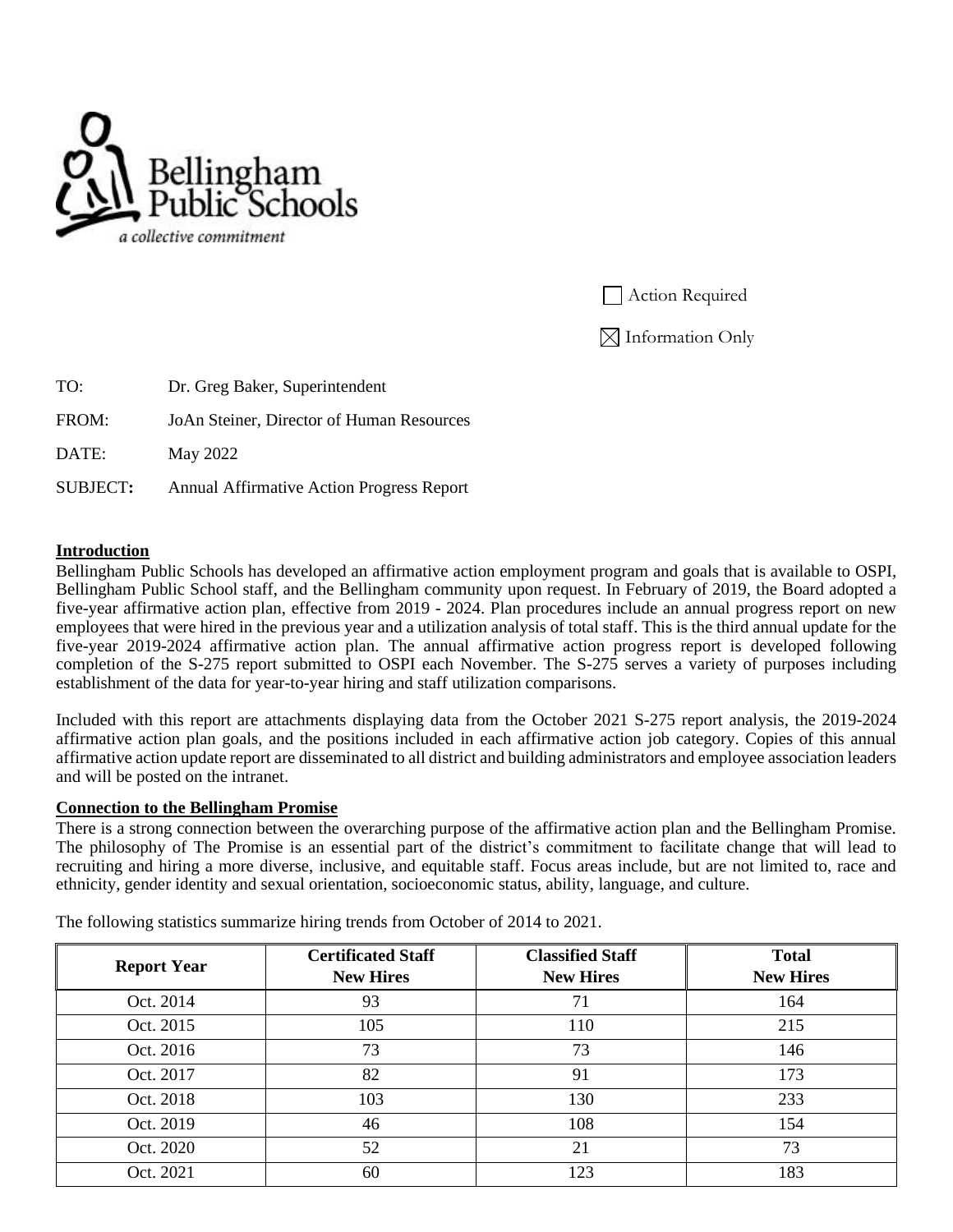## **Applicant data**

The affirmative action plan monitors applicant data. Tracking trends in applicant data is important because a major goal of the affirmative action program is to implement recruiting strategies to attract and employ a more diverse pool of candidates that is reflective of our community and student demographics.

Affirmative action applicant information is tracked and maintained separately from other job application materials and is dependent on information voluntarily provided by each applicant. District data shows that between October 1, 2020, and September 30, 2021, there were a total of 1,907 new job applicants with a total of 339 individuals (17.78%) indicating ethnic minority status. A total of 386 applicants (20.24%) did not voluntarily provide information about their ethnicity, so the district is unable to determine the minority status of these job applicants.

The following comparisons of new applicant data annually from October 1, 2014, through October 1, 2021, provide an overview of new job applicant and hiring trends. There was a sharp decline in new jobs applicants in October of 2020. This is related to the impact of the COVID-19 pandemic during the 2020-21 school year and a reduced number of employment opportunities during that time. October 2021 data shows district new hires and minority applicants have both increased since October of 2020 and continues to be lower than in all other previous years between 2014 and 2019 as noted below.

**Comparison data of all new applicants annually from October 1, 2014 – October 1, 2021**

|                                                                                 | . .          |              |              |              |              |              |              |              |
|---------------------------------------------------------------------------------|--------------|--------------|--------------|--------------|--------------|--------------|--------------|--------------|
| <b>Applicant Data by Year</b>                                                   | Oct.<br>2014 | Oct.<br>2015 | Oct.<br>2016 | Oct.<br>2017 | Oct.<br>2018 | Oct.<br>2019 | Oct.<br>2020 | Oct.<br>2021 |
| Total new applicants                                                            | 2463         | 3216         | 2552         | 2109         | 2552         | 1984         | 1597         | 1907         |
| Total applicants indicating minority status<br>(including disabled and veteran) | 562          | 631          | 400          | 310          | 313          | 261          | 251          | 339          |
| Percentage of applicants indicating<br>minority status                          | 22.8%        | 19.6%        | 15.7%        | 14.7%        | 12.3%        | 13.16%       | 15.72%       | 17.78%       |
| Total number of new certificated staff<br>hired                                 | 93           | 105          | 73           | 82           | 103          | 46           | 52           | 60           |
| Total certificated new hires indicating<br>ethnic minority status               | 12           | 7            | 4            | 5            | 9            | 7            | 7            | 10           |
| Percentage of new hire certificated staff<br>with ethnic minority status        | 12.9%        | 6.7%         | 5.5%         | 6.1%         | 8.7%         | 15.22%       | 13.46%       | 16.67%       |
| Total number of new classified staff hired                                      | 71           | 110          | 73           | 91           | 130          | 108          | 21           | 123          |
| Total classified new hires indicating ethnic<br>minority status                 | 14           | 15           | 9            | 16           | 23           | 12           | 8            | 24           |
| Percentage of new hire classified staff with<br>ethnic minority status          | 19.7%        | 13.6%        | 12.3%        | 17.6%        | 17.7%        | 11.11%       | 38.10%       | 19.51%       |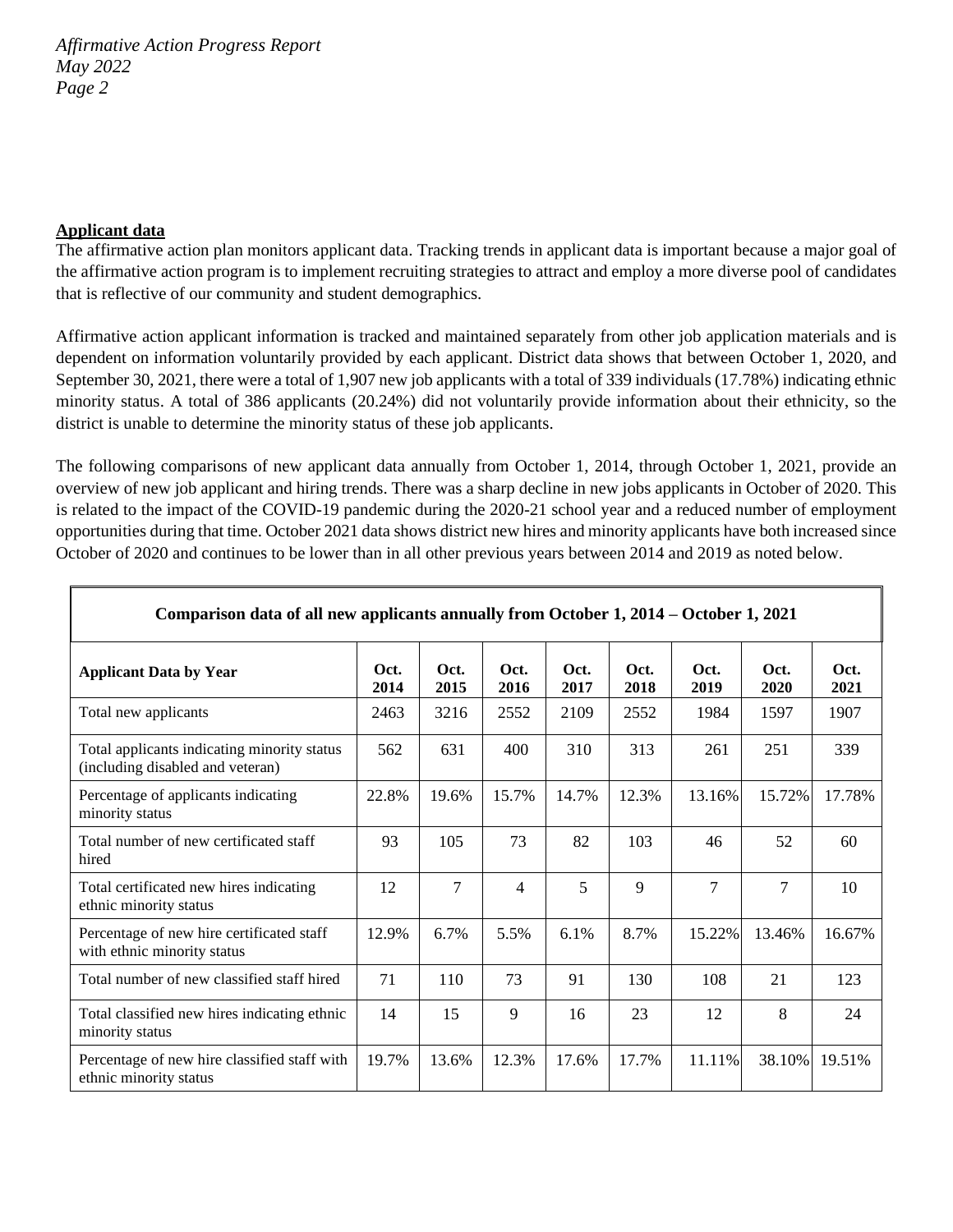## **Affirmative Action Goals**

The district utilizes a variety of recruiting, communication, and outreach efforts to facilitate attainment of affirmative action goals. The human resources department is responsible for implementing and monitoring the following support activities:

- The Bellingham Promise serves as a compass and resource for all staff and community members regarding our collective commitment to Equity, Diversity, and Inclusion (EDI).
- The district uses recruitment sources and procedures that ensure qualified, protected-class applicants are identified and recruited.
- The district Equity, Diversity and Inclusion Director and Human Resources Department collaborate by regularly reviewing and discussing hiring processes and retention of under-represented minority staff. Current work includes the examination of the district's online application system and website to ensure a more inclusive design, identifying and removing barriers such as job descriptions and interview questions for the purpose of eliminating barriers and unintentional bias, and planning opportunities for hosting job fairs to provide information and support for persons of color.
- Continue training and support for white district leaders with their commitment to transform schools to more inclusive environments for staff, students, and families.
- Continue to increase and expand EDI trainings for all staff.
- Target news publications and web-based posting options in venues connected with ethnically diverse candidates and district and community-based job fairs. Collaborate and participate with other public and community agencies such as Whatcom Community College, Bellingham Technical Collage, Western Washington University, Good Will, The Opportunity Council, YMCA, and other similar organizations to share ideas and set goals for diversity and affirmative action matters for the purpose of increasing diversity of candidates.
- Host job fairs in-district and at community facilities to attract diverse candidates. Bellingham Public Schools hosted its first BIPOC job fair that was well attended by applicants and current employees who shared their positive work experiences and the benefits of working for Bellingham Public Schools.
- Increased collaboration with Work Source and DSHS to advertise openings and provide support for applicants to access and complete online applications.
- Schedule dates for our HR Team to remove barriers from applicants who are pursuing job opportunities with the district by providing technical supports, share information about job opportunities, and how to apply for positions.
- Distribute job recruitment information in schools and the Family Resource Centers.
- Advertise and recruit through targeted college and professional associations.
- Banners outside schools and other facilities such as the Transportation Department, with high community traffic.
- Continue trainings for Administrators and interview teams to ensure personal, cultural, and institutional biases do not interfere with the screening, interviewing, and hiring of diverse candidates.
- As vacancies occur, remind recruiting and hiring authorities of the district's commitment and goals under the affirmative action plan.
- Monitor the employee selection process for inclusion of underutilized protected class.

If there are any questions or concerns about the report or analysis, please contact me.

Attachments

cc: Bob Kuehl Administrative Team Association Presidents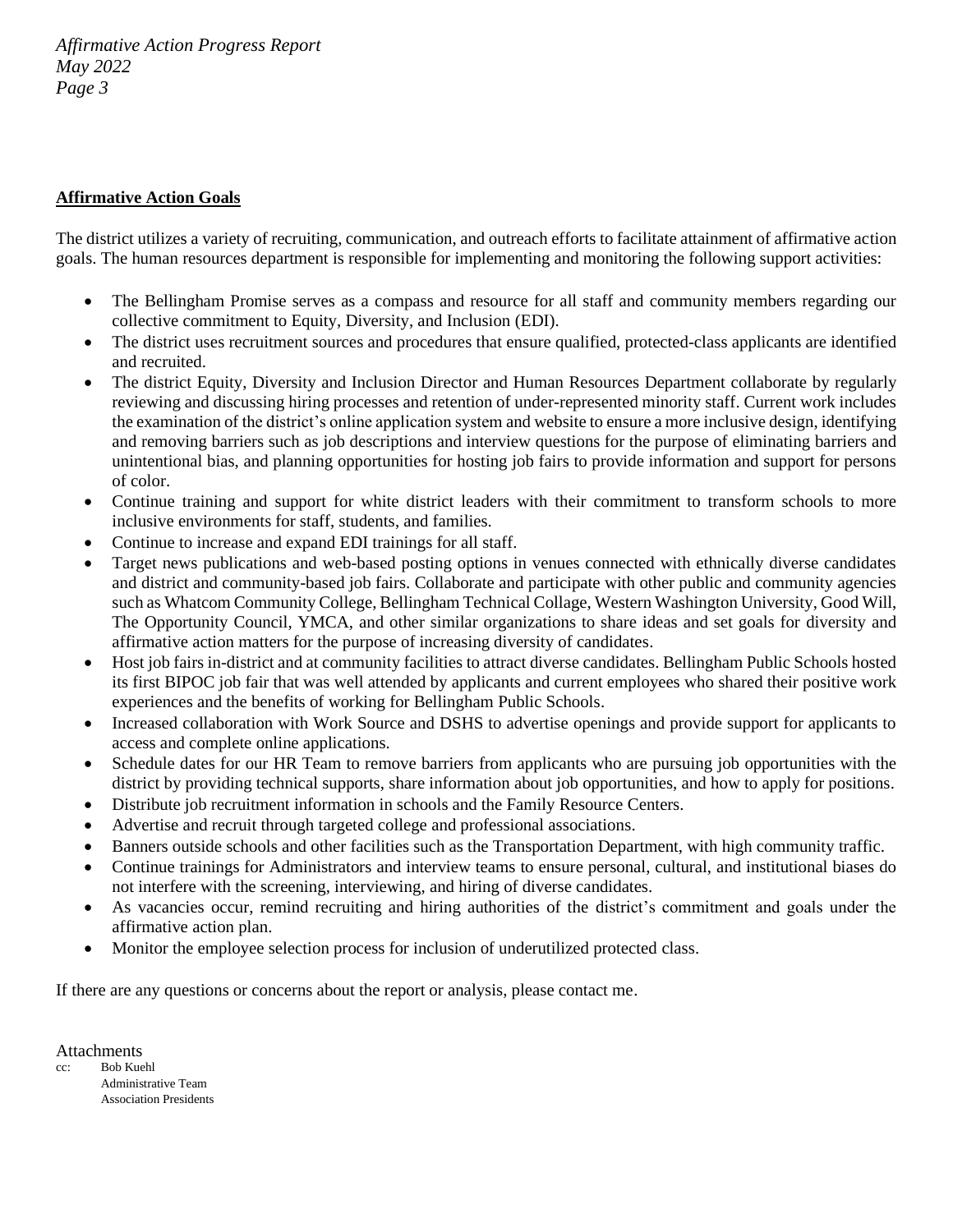# **ATTACHMENT A**

# **AFFIRMATIVE ACTION NEW STAFF HIRED OCTOBER 2020, THROUGH OCTOBER 2021**

| (As reported to OSPI on report S-275) |  |
|---------------------------------------|--|
|                                       |  |

|                                                                                     | <b>Total</b>     |                  | <b>Women</b>  |                  | Minority <sup>1</sup> |                  | <b>Veteran</b> |
|-------------------------------------------------------------------------------------|------------------|------------------|---------------|------------------|-----------------------|------------------|----------------|
| <b>CATEGORY</b>                                                                     | <b>Employees</b> | #                | $\frac{0}{0}$ | #                | $\frac{0}{0}$         | #                | $\frac{0}{0}$  |
| <b>Certificated Administrators</b>                                                  | 3                | $\overline{c}$   | 66.67%        | $\mathbf{1}$     | 33.33%                | $\overline{0}$   | 0.00%          |
| Teachers & Instructional<br><b>Support Personnel</b>                                | 57               | 45               | 78.95%        | 9                | 15.79%                | $\overline{0}$   | 0.00%          |
| TOTAL CERTIFICATED                                                                  | 60               | 47               | 78.33%        | 10               | 16.67%                | $\mathbf{0}$     | 0.00%          |
| <b>Classified Administrators/</b><br>Managers/Supervisors                           | 3                | $\overline{2}$   | 66.67%        | $\mathbf{1}$     | 33.33%                | $\mathbf{0}$     | 0.00%          |
| <b>Instructional Support/Coordinators</b><br>Accounting/Tech/Exempt                 | 3                | 3                | 100.00%       | $\mathbf{1}$     | 33.33%                | $\boldsymbol{0}$ | 0.00%          |
| Exec. Admin Asst./Administrative<br>Asst./Paraeducator/Acct/Education<br>al Support | 93               | 78               | 83.87%        | 18               | 19.35%                | $\overline{1}$   | 1.08%          |
| Custodial/Maintenance                                                               | 13               | 4                | 30.77%        | $\mathbf{1}$     | 7.70%                 | $\overline{0}$   | 0.00%          |
| <b>Food Services</b>                                                                | 8                | $\bf 8$          | 100.00%       | 3                | 37.50%                | $\overline{0}$   | 0.00%          |
| Transportation                                                                      | 3                | $\boldsymbol{0}$ | 0.00%         | $\boldsymbol{0}$ | 0.00%                 | $\boldsymbol{0}$ | 0.00%          |
| <b>TOTAL CLASSIFIED</b>                                                             | 123              | 95               | 77.24%        | 24               | 19.51%                | 1                | .81%           |
| <b>DISTRICT TOTAL</b>                                                               | 183              | 142              | 77.60%        | 34               | 18.58%                | -1               | .55%           |

<sup>1</sup>Minorities include American Indian/Alaska Native, Asian/Hawaiian Pacific Islander, Black, Hispanic

Note the following hiring data for the past three school years.

- 154 new staff were hired between October of 2018 and October of 2019
- 73 new staff were hired between October of 2018 and October of 2019
- 183 new staff were hired between October of 2018 and October of 2019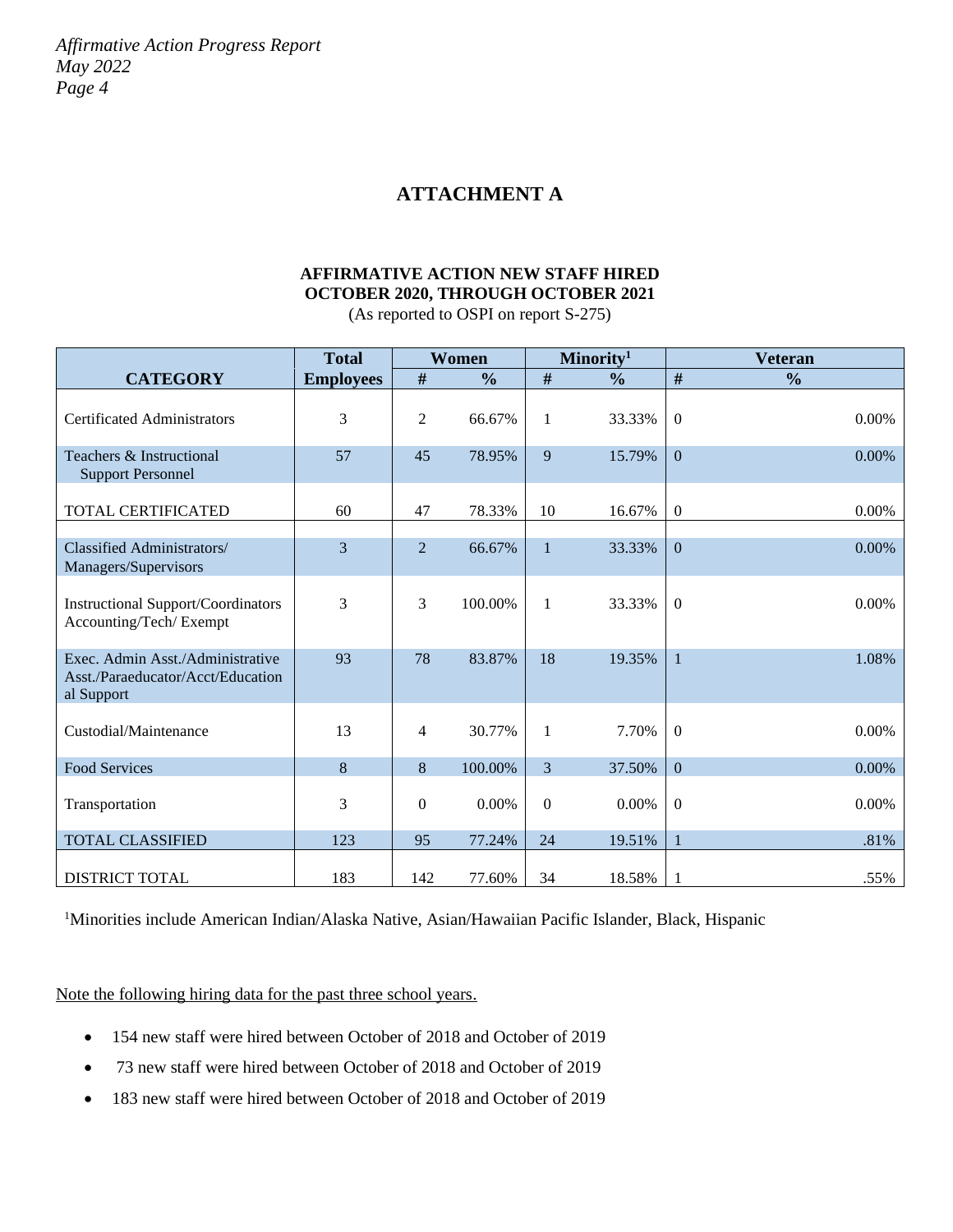# **ATTACHMENT B**

#### **October 2021, hiring and utilization data for women**

- The following chart includes district employment data for October of 2021 which indicated there was no underutilization of women in any of the job group categories.
- The district is committed to hiring and retaining a diverse workforce that is reflective of the district's students and families. With that in mind, Human Resources will continue to monitor the diversity of its workforce in all job categories.

|                                                                           | <b>Total staff</b><br>(including<br>women)<br>employed | <b>Total</b><br>women<br>employed | <b>Percent</b><br>total<br>women | <b>Availability</b><br><b>Annual</b><br><b>Placement</b> | <b>Percent</b><br>Women | <b>Percent</b><br><b>Under</b> | <b>Goals</b> for<br>$2019-$<br>2024<br><b>Utilization</b> |
|---------------------------------------------------------------------------|--------------------------------------------------------|-----------------------------------|----------------------------------|----------------------------------------------------------|-------------------------|--------------------------------|-----------------------------------------------------------|
| <b>Job Group</b>                                                          | 2021                                                   | 2021                              | employed                         | Rate                                                     | Expected*               | <b>Utilized</b>                | <b>Increase</b>                                           |
| Certificated<br>Administrators                                            | 53                                                     | 31                                | 58.49%                           | 62.9%                                                    | 50.3%                   | N/A                            | N/A                                                       |
| Teachers/Instructional<br><b>Support Personnel</b>                        | 892                                                    | 667                               | 74.78%                           | 72.9%                                                    | 58.3%                   | N/A                            | N/A                                                       |
| Classified<br>Admin./Mgrs./<br>Supervisors                                | 32                                                     | 19                                | 59.38%                           | 54.4%                                                    | 43.5%                   | N/A                            | N/A                                                       |
| Instructional<br>Support/Coord./<br>Accounting/Tech.                      | 44                                                     | 32                                | 72.73%                           | 35.7%                                                    | 28.6%                   | N/A                            | N/A                                                       |
| Exec. Admin<br>Asst./Admin Asst./<br>Paraeducator/<br>Acct./Educ. Support | 404                                                    | 355                               | 87.87%                           | 90.4%                                                    | 72.3%                   | N/A                            | N/A                                                       |
| Custodial/<br>Maintenance                                                 | 89                                                     | 22                                | 24.72%                           | 25.6%                                                    | 20.5%                   | 0.26%                          | N/A                                                       |
| Food Service                                                              | 55                                                     | 54                                | 98.18%                           | 70.3%                                                    | 56.2%                   | N/A                            | N/A                                                       |
| Transportation                                                            | 48                                                     | 23                                | 47.92%                           | 32.5%                                                    | 26.0%                   | N/A                            | N/A                                                       |
| <b>Total</b>                                                              | 1617                                                   | 1203                              | 74.40%                           |                                                          |                         |                                |                                                           |

Washington State statistics used for rows 1-3 Whatcom County statistics used for rows 4-8 \*80% of Total Availability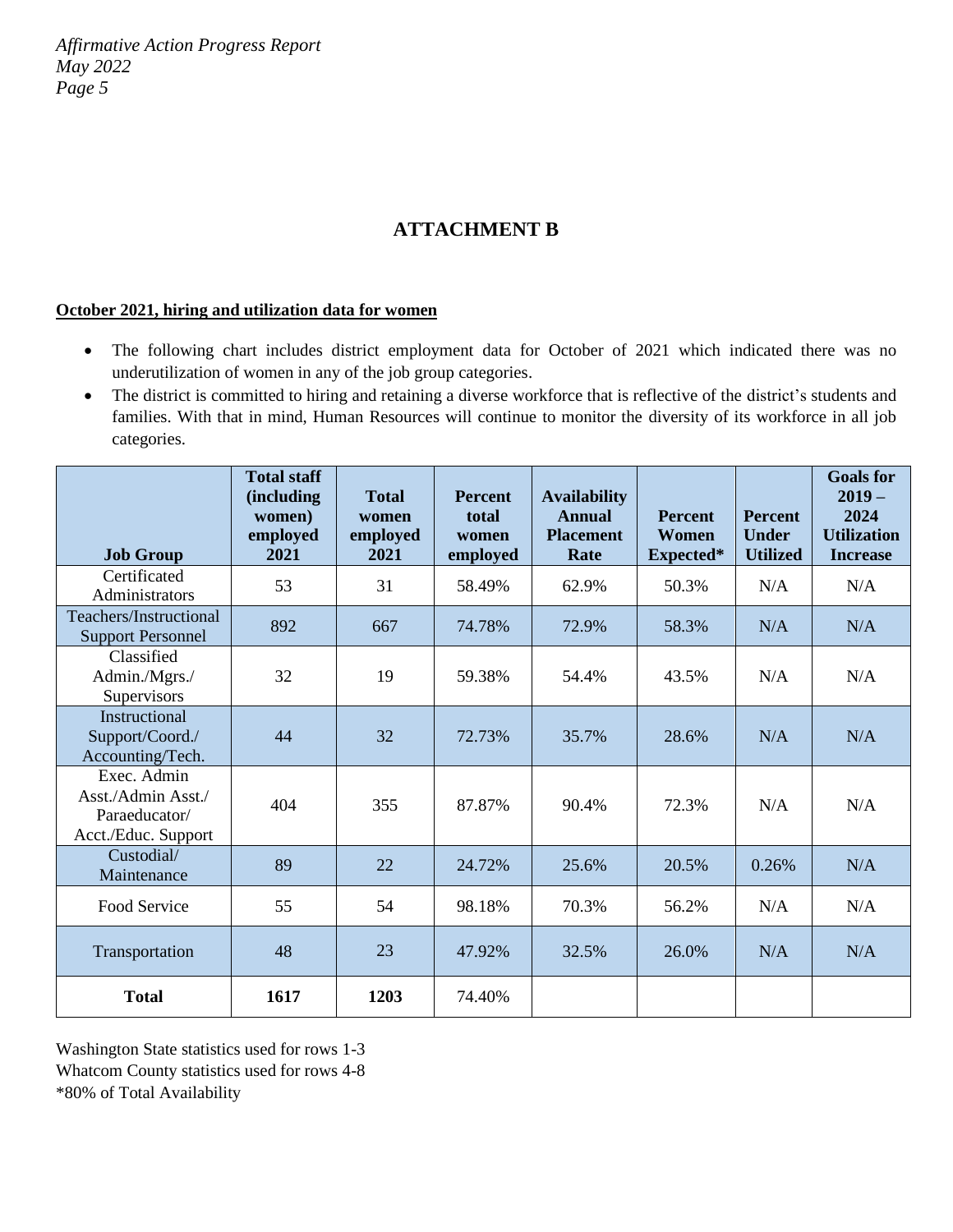# **ATTACHMENT C**

#### **October 1, 2021, hiring and utilization data for ethnic minority groups**

The following chart includes information based on October 1, 2021, data in the S-275 report to OSPI.

- The total minority candidates employed between October of 2020 and October of 2021 increased from 137 to 164 which decreased the underutilization percentages in every job group category.
- The district is committed to hiring and retaining a diverse workforce that is reflective of the district's students and families. With that in mind, Human Resources will continue to monitor and expand opportunities and seek out additional options for increasing the diversity of its workforce in all job categories, including those in which minorities are not statistically underutilized.

| <b>Job Group</b>                                                        | <b>Total staff</b><br>(including<br>minority)<br>employed<br>2021 | <b>Total</b><br>minority<br>staff<br><b>Employed</b><br>2021 | <b>Percent</b><br>total<br><b>Minority</b><br>employed | <b>Availability</b><br>Annual<br><b>Placement</b><br>Rate | <b>Percent</b><br><b>Minority</b><br>Expected* | <b>Percent</b><br>under<br>utilized | <b>Goal</b> for<br>$2019 - 2024$<br><b>Utilization</b><br><b>Increase</b> |
|-------------------------------------------------------------------------|-------------------------------------------------------------------|--------------------------------------------------------------|--------------------------------------------------------|-----------------------------------------------------------|------------------------------------------------|-------------------------------------|---------------------------------------------------------------------------|
| <b>Certificated Administrators</b>                                      | 53                                                                | 5                                                            | 9.43%                                                  | 13.3%                                                     | 10.6%                                          | 1.17%                               | 1 employee                                                                |
| Teachers/Instructional<br><b>Support Personnel</b>                      | 892                                                               | 68                                                           | 7.62%                                                  | 9.1%                                                      | 7.3%                                           | N/A                                 | N/A                                                                       |
| Classified<br>Admin./Mgrs./Supervisors                                  | 32                                                                | 5                                                            | 15.63%                                                 | 15.5%                                                     | 12.4%                                          | N/A                                 | N/A                                                                       |
| Instructional<br>Support/Coord./Acct./Tech.                             | 44                                                                | $\overline{7}$                                               | 15.91%                                                 | 5.4%                                                      | 4.3%                                           | N/A                                 | N/A                                                                       |
| Exec. Admin. Asst./Admin.<br>Asst./Paraeducator/<br>Acct./Educ. Support | 404                                                               | 50                                                           | 12.38%                                                 | 6.5%                                                      | 5.2%                                           | N/A                                 | N/A                                                                       |
| Custodial/Maintenance                                                   | 89                                                                | 15                                                           | 16.85%                                                 | 13.7%                                                     | 11.0%                                          | N/A                                 | N/A                                                                       |
| Food Service                                                            | 55                                                                | 9                                                            | 16.36%                                                 | 22.7%                                                     | 18.2%                                          | 1.84%                               | 1 employee                                                                |
| Transportation                                                          | 48                                                                | 5                                                            | 10.42%                                                 | 9.2%                                                      | 7.4%                                           | N/A                                 | N/A                                                                       |
| <b>Total</b>                                                            | 1617                                                              | 164                                                          | 10.14%                                                 |                                                           |                                                |                                     |                                                                           |

Washington State statistics used for rows 1-3

Whatcom County statistics used for rows 4-8

\* 80% of Total Availability